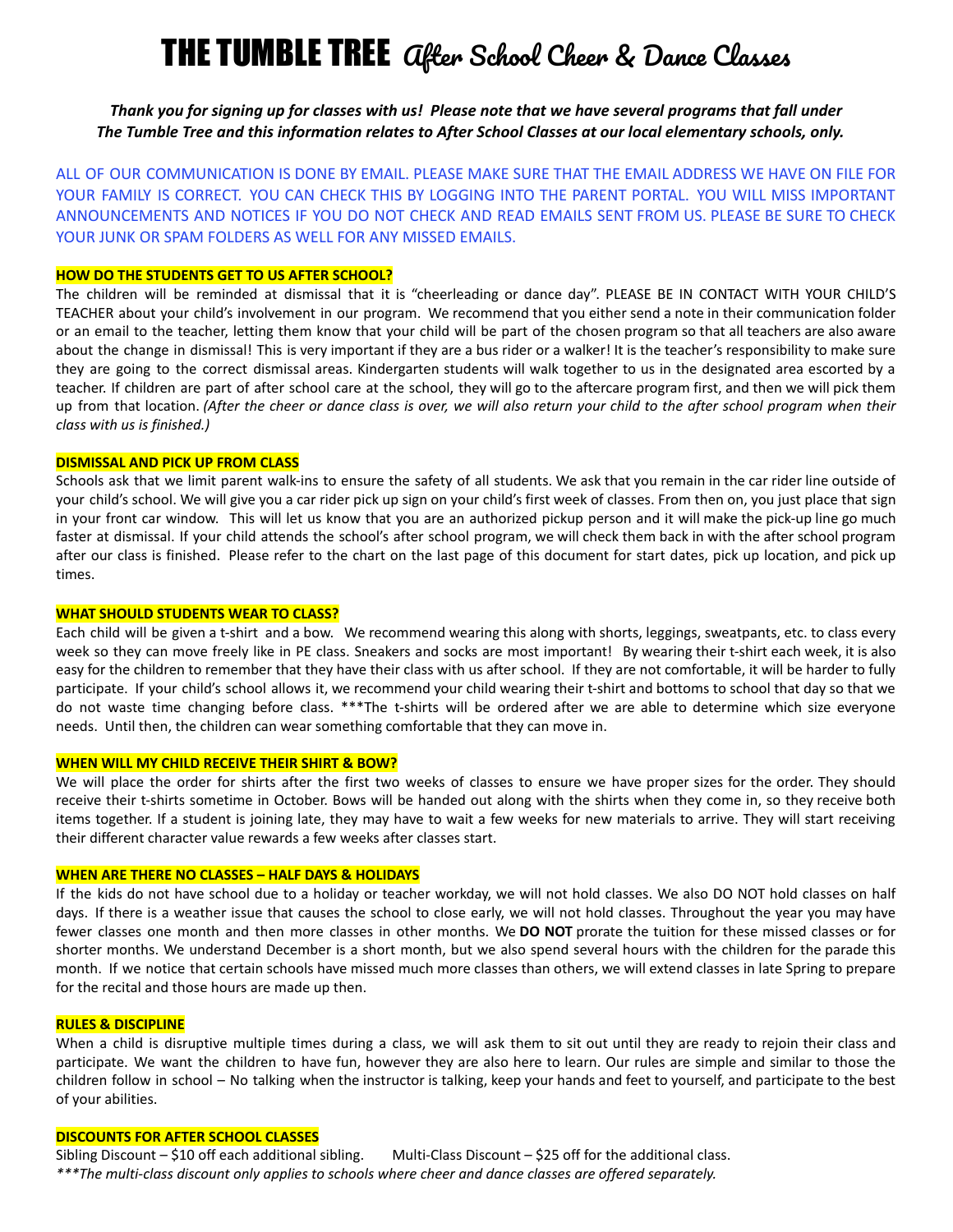# **REGISTRATION FEE**

A registration fee is due at the time of your child's enrollment. This fee is \$40 per family.

#### **STATEMENTS**

Statements will be emailed to you a few days before the 1<sup>st</sup> of each month. Please make sure the email you have on file with us is correct in order to properly receive your statement. We will not mail or deliver statements to class. It is your responsibility to pay tuition on time. Please contact Alex (info below) if you feel there is an error on your statement.

#### **TUITION PAYMENTS & LATE FEES**

PAYMENT FOR AFTER SCHOOL CLASSES WILL NOT BE ACCEPTED IN OUR CLASSES OR ALLOWED TO BE DROPPED OFF AT THE SCHOOL OFFICE! Please do not send payments to class with your child! Our instructors will not be able to accept any payments, *nor are they aware of the amount you owe for the class!*

#### **WE WILL NOT ACCEPT LATE PAYMENTS ON THE DAY THAT YOUR CHILD ATTENDS CLASS.**

Tuition is drafted automatically on the 1st of each month. If you do not have a card on file with us, you will have until midnight on the 1st of each month to log onto the Parent Portal to make your own payment using a credit/debit card.

An email is also sent on the 1st of each month to those accounts who have not paid yet. *\*\*\*If you do not pay by midnight on the 1st* OR if your card on file declined for any reason -- a \$10 late fee will be added to your account.

Once you receive your emailed statement, you can log on to the Parent Portal and make your own payment using a credit/debit card.

#### Parent Portal Link:

<https://app.iclasspro.com/portal/tumbletree2015/login?next=tumbletree2015%2Faccount&nextQueryParams=%7B%7D>

# **NON PAYMENT & REMOVAL FROM THE PROGRAM**

Any account not paid with auto draft or through the Parent Portal by midnight on the 1st of each month will receive a \$10 late fee on their account. Cards saved on file that declined for any reason on the 1st will be auto drafted again on the 5th of the month. Failed payments on the 5th of the month will result in your child being removed from the class. If you do not have a card saved on file and also do not submit payment by the 5th of the month will also result in your child being removed from the class. Payment in full must be received in order for your child to return to class with us. After school coaches and all school front desk staff are notified of any dropped students.

Any child that comes to class after they have been dropped from the class due to non-payment will not be allowed to remain in the class. The instructor will send the child back to their normal dismissal location to be sent home their usual way.

# **TO STOP CLASSES OR CANCEL ENROLLMENTS**

We will NOT stop your tuition charges, unless you let us know that your child will be discontinuing classes with us. You must give us two weeks (via email) notice prior to dropping your child from any class, event, or program. Notice should be sent to Tumble Tree Billing at the following email address: [alex.tumbletree@hotmail.com](mailto:alex.tumbletree@hotmail.com)

\*\*\* If you do not give two weeks notice, you are STILL responsible for that current month's tuition. There will be NO REFUNDS given for that month. THERE ARE NO EXCEPTIONS. Verbal communication will not be accepted in regards to dropping your child *from the program.*

#### **RECITAL FEES**

There is a recital fee of \$35 per student every year. It will be due April 1st along with your April 1st tuition. You will be reminded that it will be drafted automatically with your April payment. The recital is held at the end of May. This is where each school performs several routines and earns a trophy. The recital is not mandatory – If you do not want your child to participate, please let Billing know before the April 1st draft. We do not charge any fees at the door for this event.

# **WATCHING CLASS** \*\*\* Please note this part of our program is currently on hold due to Covid. We hope to be able to Zoom some *classes for parents and will send out more information about that when the time comes.*

We will invite parents and family into our classes a few times throughout the year so you can see what they are learning. This will happen during the last 15 minutes of class and you will always be notified via email the week we are doing a Parent Watch. We have found that doing watches this way, in a more controlled fashion is much better for the students and allow us to maximize our class time with them without constant distraction of visitors.